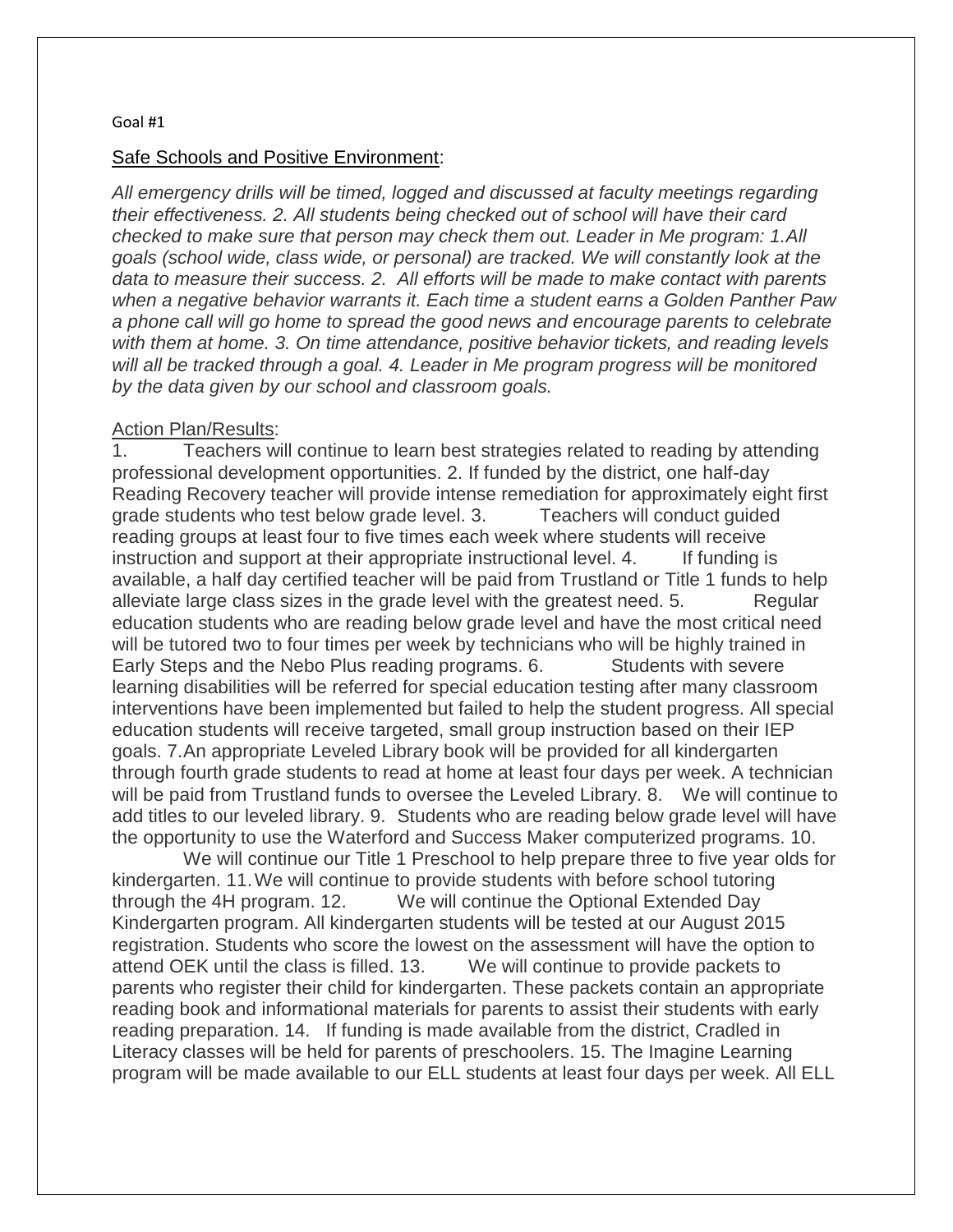students who qualify will receive 45 minutes of Direct English Language Development from qualified teachers each day.

Emergency drill evacuation from August 25, 2015 to May 4, 2016 went from 5:39 to 4:58 Behavior tickets went from 33 in 2014-2015 to 12 in 15-16. Phone calls home were made each time.

88% of our students received a Golden Panther Paw for positive behavior in 15-16 each got a phone call home. 42% received them 14-15.

## Goal #2

## Reading:

90% of Park students will read at or above grade level by the end of the 2016-2017 school year. Nebo Goal (Board Goal) Connection: Language Arts At least 90% of elementary students will read on grade level. At least 90% of all students making a full year of academic progress in reading. At least 90% of students will meet or exceed language arts proficiency levels.

# Action Plan/Results:

1. Teachers will continue to learn best strategies related to reading by attending professional development opportunities. 2. If funded by the district, one half-day Reading Recovery teacher will provide intense remediation for approximately eight first grade students who test below grade level. 3. Teachers will conduct guided reading groups at least four to five times each week where students will receive instruction and support at their appropriate instructional level. 4. If funding is available, a half day certified teacher will be paid from Trustland or Title 1 funds to help alleviate large class sizes in the grade level with the greatest need. 5. Regular education students who are reading below grade level and have the most critical need will be tutored two to four times per week by technicians who will be highly trained in Early Steps and the Nebo Plus reading programs. 6. Students with severe learning disabilities will be referred for special education testing after many classroom interventions have been implemented but failed to help the student progress. All special education students will receive targeted, small group instruction based on their IEP goals. 7.An appropriate Leveled Library book will be provided for all kindergarten through fourth grade students to read at home at least four days per week. A technician will be paid from Trustland funds to oversee the Leveled Library. 8. We will continue to add titles to our leveled library. 9. Students who are reading below grade level will have the opportunity to use the Waterford and Success Maker computerized programs. 10.

We will continue our Title 1 Preschool to help prepare three to five year olds for kindergarten. 11.We will continue to provide students with before school tutoring through the 4H program. 12. We will continue the Optional Extended Day Kindergarten program. All kindergarten students will be tested at our August 2015 registration. Students who score the lowest on the assessment will have the option to attend OEK until the class is filled. 13. We will continue to provide packets to parents who register their child for kindergarten. These packets contain an appropriate reading book and informational materials for parents to assist their students with early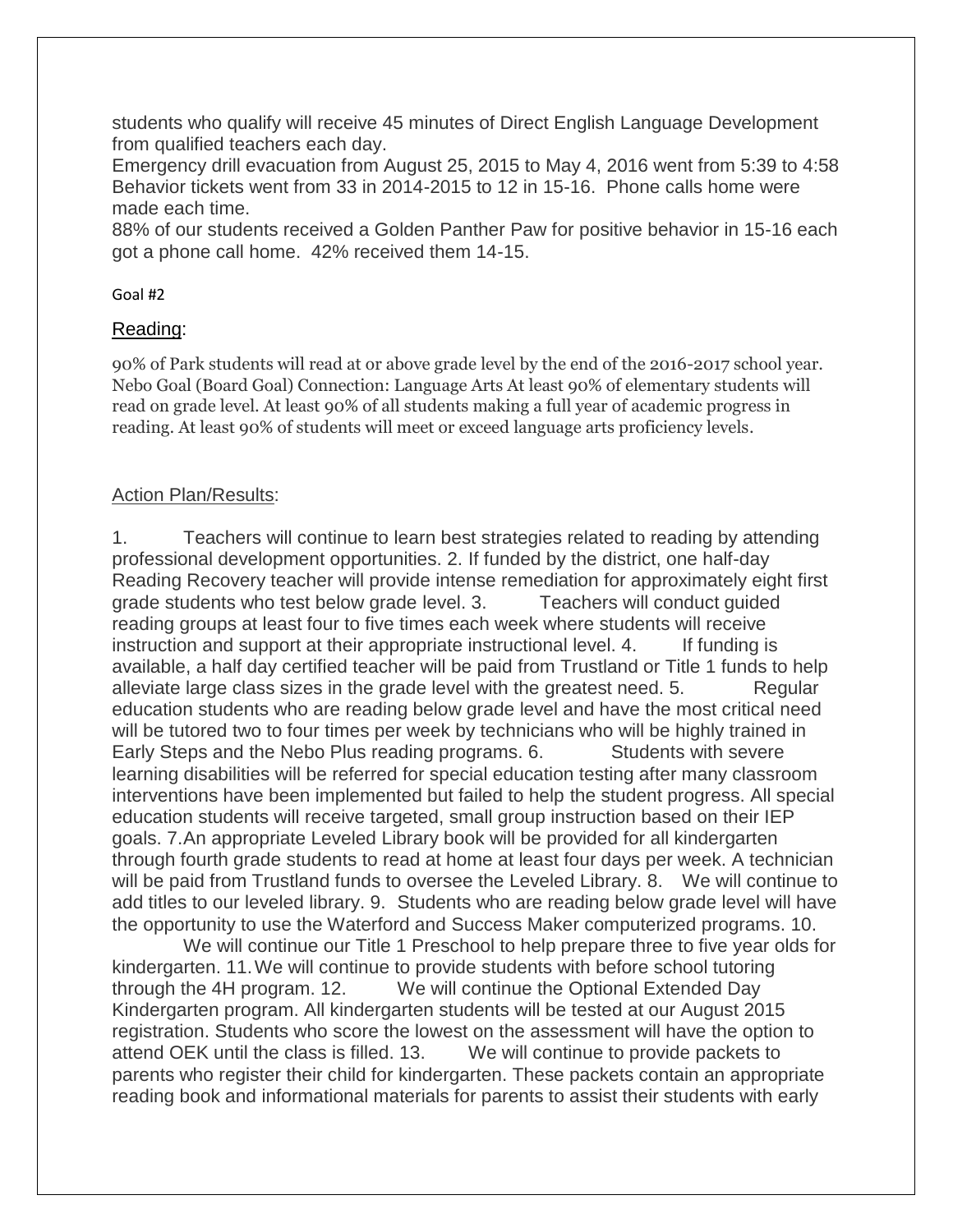reading preparation. 14. If funding is made available from the district, Cradled in Literacy classes will be held for parents of preschoolers. 15. The Imagine Learning program will be made available to our ELL students at least four days per week. All ELL students who qualify will receive 45 minutes of Direct English Language Development from qualified teachers each day.

We ended with 69% of our students reading at or above grade level. Our 3-6 grade students reached a 30% proficient level in the SAGE Language Arts test.

#### Goal #3

#### Reading:

90% of Park students will score at or above proficiency levels in math at the end of the 2016-2017 school year. Nebo Goal (Board Goal) Connection: Math At least 90% of students will meet or exceed math proficiency levels.

### Action Plan/Results:

1. Teachers will effectively implement Common Core Standards in math by attending appropriate staff development. 2.Regular education students who are performing below appropriate levels in math or struggling with key concepts will receive extra help from certified teachers and technicians in the form of reteach groups, small group and individual instruction. 3.If funding is available we will hold a family math night where parents can learn key strategies and language to help their students at home. 4. Students that have mastered skills will be placed in an enrich group with a certified teacher. 5. Students who pass off grade level math facts will receive a Panther Paw to display in the hall and a certificate to go in their leadership binder. 6. If funding is available, regular education students who are performing below grade level in math and have the most critical need will receive extra tutoring from technicians. 7.

Students with severe learning disabilities will be referred for special education testing through the TAT process after several classroom interventions have been implemented but failed to help the student progress. All special education students will receive targeted, small group instruction based on their IEP goals. If student numbers warrant the need of a technician one will be provided from Trustland funds to assist the special education teachers and their students. 8. Third through sixth grade students who are performing below grade level in math will have the opportunity to use the Success Maker computerized program. 9. We will continue our Title I Preschool to help prepare three to five year olds for kindergarten. 10. We will continue the Optional Extended Day Kindergarten program. All kindergarten students will be tested at our August 2014 registration. Students who score the lowest on the assessment will be invited to attend OEK until the class is filled. Teachers will collaborate weekly to determine academic needs and progress of their students. They will analyze common formative and summative assessments to determine which of their students need reteaching, reinforcement, or enrichment and schedule these interventions on a timely basis.

Students scored 28% proficient on the SAGE assessment down from 33% the previous year.